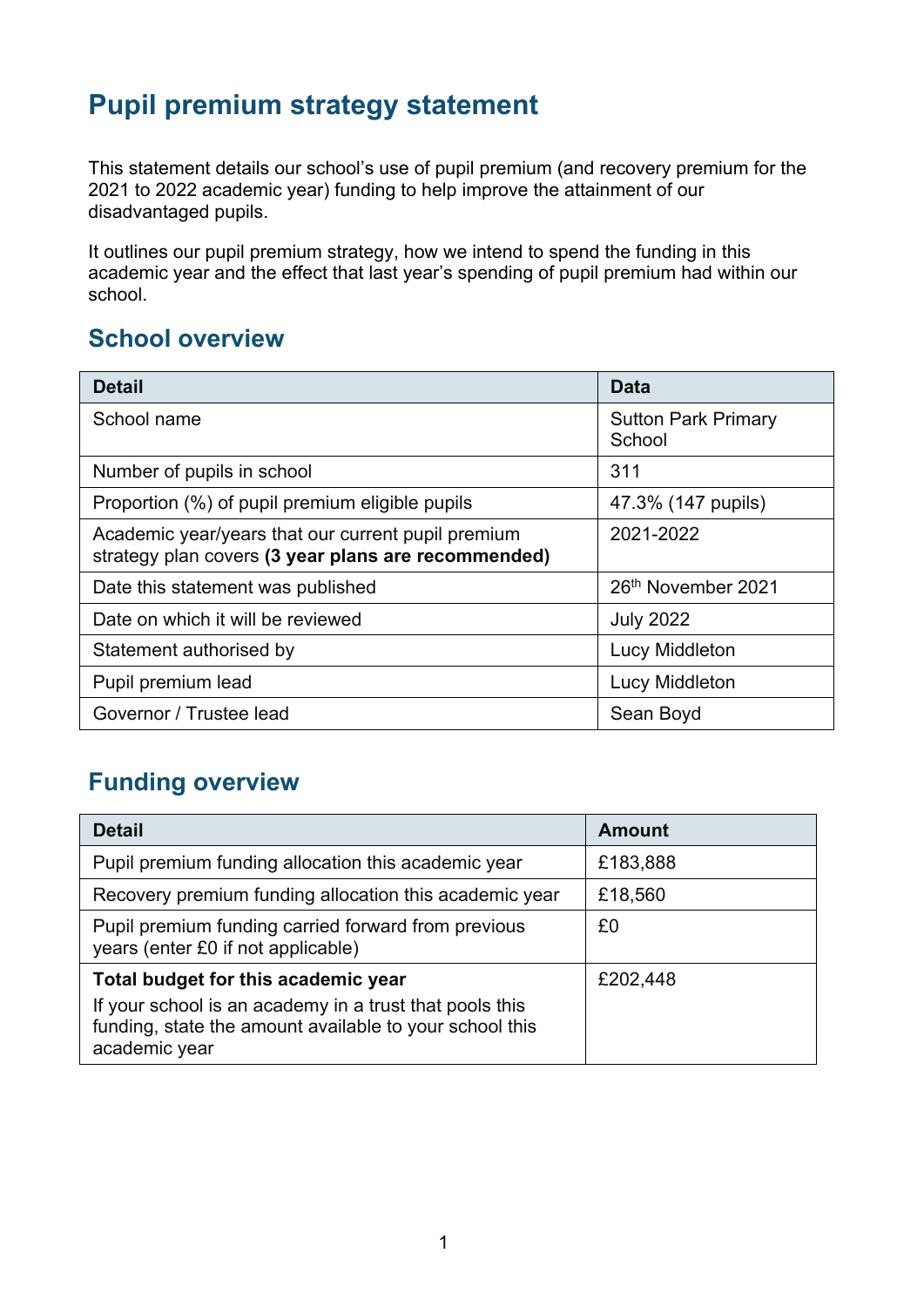# **Part A: Pupil premium strategy plan**

### **Statement of intent**

*Sutton Park Primary School was established in December 2019 after the previous school (Banners Gate) became part of the Prince Albert Community Trust.* 

*In the two years since conversion, we have identified key areas of need: with these becoming high focus for our pupil premium strategy and for the journey of school improvement. The Covid-19 pandemic has dominated 18 months of the journey so far and our pupils have undoubtedly been affected by long periods of school closures and the disruptions caused by compulsory isolation periods. This strategy has been devised to overcome the challenges faced by all of our pupils, with a specific focus on disadvantaged pupils. It addresses not only the legacy of low attainment across school but also the social, emotional and mental health impact that we have seen as a result of the pandemic.* 

*Key interventions and approaches are adopted on a whole school level and are not only restricted to pupils eligible for the Pupil Premium. Some specific interventions and school initiatives have been made possible by allocating the Pupil Premium and/or catch-up funding. Our strategies target the individualised needs of our children in receipt of Pupil Premium, with the main aim being that these children do as well as their peers with similar starting points, who not eligible for the Pupil Premium.*

### **Challenges**

This details the key challenges to achievement that we have identified among our disadvantaged pupils.

| <b>Challenge</b><br>number | <b>Detail of challenge</b>                                                                                                                                                                                           |
|----------------------------|----------------------------------------------------------------------------------------------------------------------------------------------------------------------------------------------------------------------|
|                            | Home engagement with early reading and phonics practice. Limited<br>access to reading resources at home for some pupils.                                                                                             |
| 2                          | Gaps in knowledge/understanding for pupils in the core areas are<br>addressed.                                                                                                                                       |
| 3                          | Disruptions created by Covid-19 lockdowns and isolation periods. Impact<br>of this longer term on attendance and punctuality. (Persistent absence<br>and punctuality for some pupil groups remains a concern.)       |
| 4                          | Social and emotional issues for a group of pupils (most are eligible for<br>PP) are having a detrimental impact on their progress and attainment.<br>SEMH barriers – regulation of emotions and learning behaviours. |
| 5                          | Historic low attainment of school pre-conversion. The progress of pupil<br>premium children across school is less than that of other pupils.                                                                         |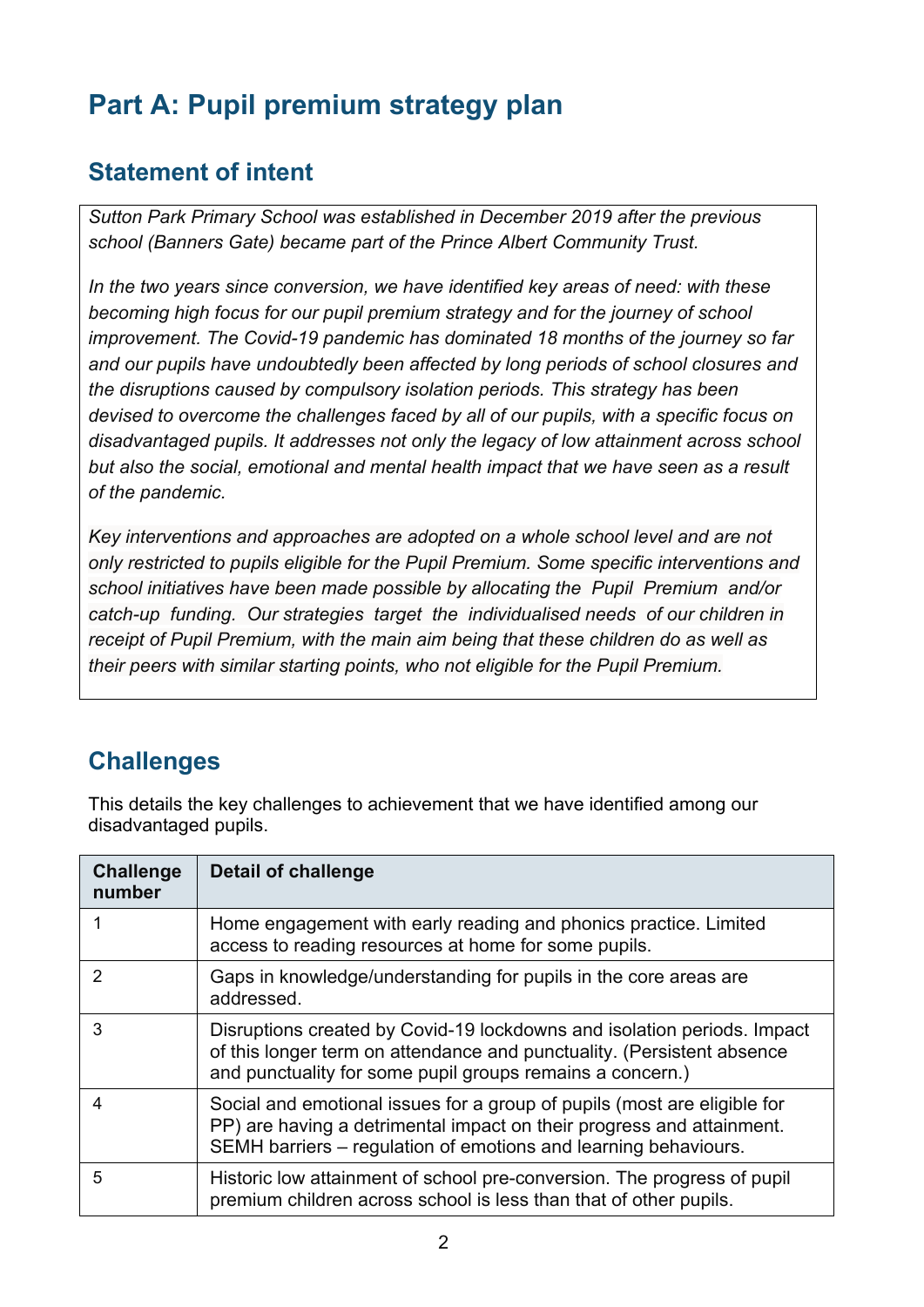### **Intended outcomes**

This explains the outcomes we are aiming for **by the end of our current strategy plan**, and how we will measure whether they have been achieved.

| <b>Intended outcome</b> | Success criteria                                                                                                       |
|-------------------------|------------------------------------------------------------------------------------------------------------------------|
| Progress in Reading     | Increase in % of disadvantaged children achieving<br>EXS at end of $KS2$ (+20%)                                        |
|                         | R-Y5 increase % of disadvantaged pupils<br>achieving ARE (+10%)                                                        |
| Progress in Writing     | Increase in % of disadvantaged children achieving<br>EXS at end of KS2 (+20%)                                          |
|                         | R-Y5 increase % of disadvantaged pupils<br>achieving ARE (+10%)                                                        |
| Phonics                 | Y1 Phonics: Ensure that disadvantaged pupils<br>achieve 32+ on phonics screen. (+25%)                                  |
|                         | Y2 Phonics: Targeted support for retake pupils to<br>ensure they achieve 32+ on phonics screen.                        |
| Other                   | To improve attendance for disadvantaged pupils<br>across school so that it is in line with national for<br>all pupils. |
|                         | To decrease the number of late marks for<br>disadvantaged pupils. (Aim= 50% less)                                      |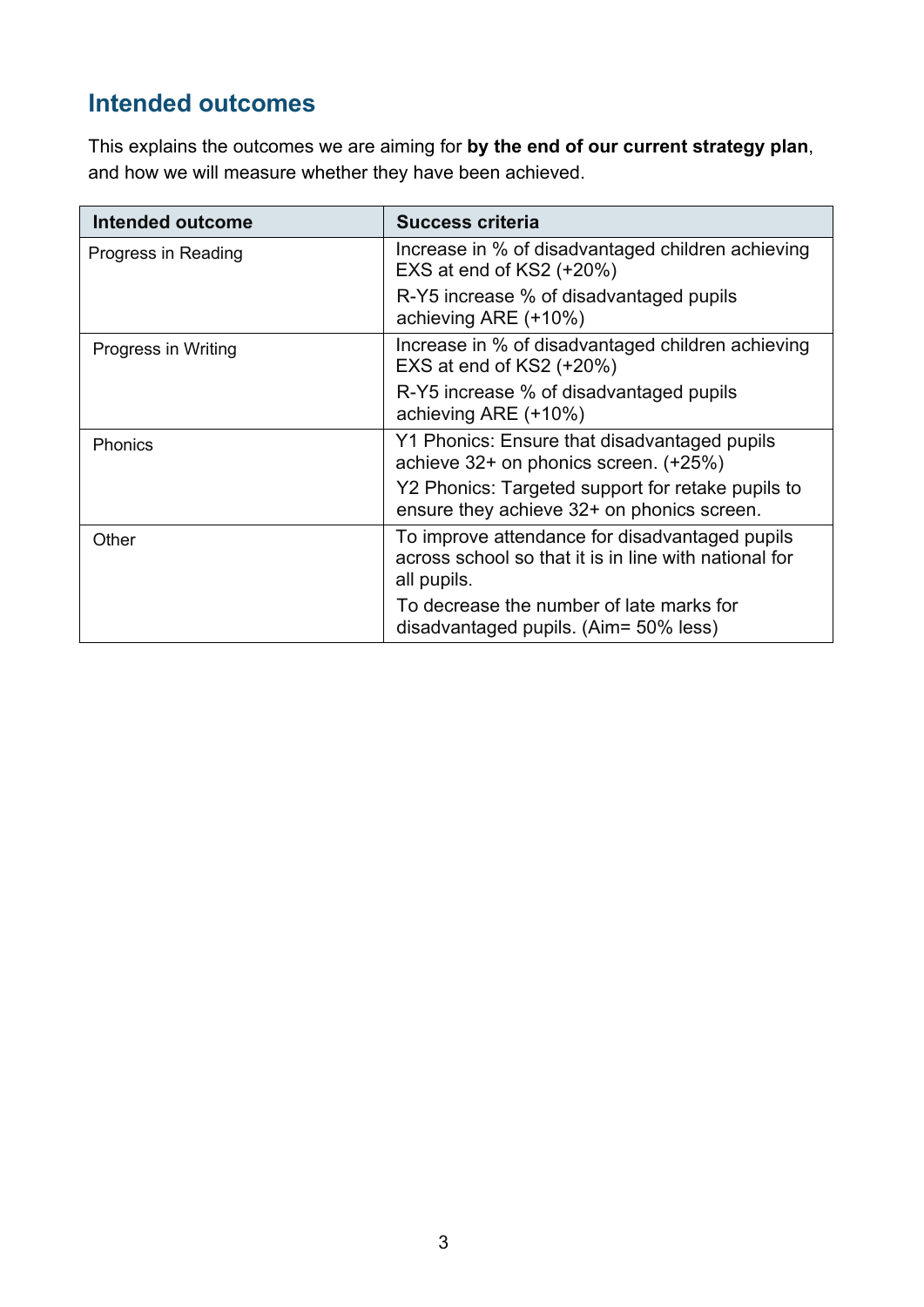### **Activity in this academic year**

This details how we intend to spend our pupil premium (and recovery premium funding) **this academic year** to address the challenges listed above.

#### **Teaching (for example, CPD, recruitment and retention)**

Budgeted cost: £*76,472*

| <b>Activity</b>                                                                                                                                                                                                                                                                                                                            | <b>Evidence that supports</b><br>this approach                                                                                                                            | <b>Challenge</b><br>number(s)<br>addressed |
|--------------------------------------------------------------------------------------------------------------------------------------------------------------------------------------------------------------------------------------------------------------------------------------------------------------------------------------------|---------------------------------------------------------------------------------------------------------------------------------------------------------------------------|--------------------------------------------|
| To implement an oracy-focused<br>curriculum to enable all pupils to<br>improve their communication, language<br>and literacy skills.                                                                                                                                                                                                       | $EEF - preparing for$<br>Literacy<br>Oracy Speak for Change<br>Inquiry:<br>https://oracy.inparliament.uk/spe<br>ak-for-change-inquiry                                     | 3                                          |
| To ensure high-quality first teaching in<br>all year groups. (Ensuring that all staff<br>are using the PACT core curriculum<br>documents to focus on skills,<br>progression across genres/subject<br>strands, range of experiences and<br>consistency in core teaching. Support<br>for teaching staff identified via<br>monitoring cycle.) | EEF - Teacher feedback to<br>improve pupil learning<br>https://thirdspacelearning.co<br>m/blog/quality-first-teaching/                                                    | $\overline{2}$<br>5                        |
| Continue to develop the quality of<br>Phonics provision for all pupils.<br>Respond to emerging needs due to<br>Covid-19 interruptions/lockdowns.<br>Increase focus on Y2 retakes -<br>ensuring a systematic approach to<br>teaching, intervention, and analysis.                                                                           | $EEF - preparing for$<br>Literacy<br>https://www.gov.uk/government/<br>publications/choosing-a-<br>phonics-teaching-<br>programme/list-of-phonics-<br>teaching-programmes | 1<br>$\overline{2}$<br>5                   |

#### **Targeted academic support (for example, tutoring, one-to-one support structured interventions)**

Budgeted cost: £ *64.920.80*

| <b>Activity</b>                                                            | <b>Evidence that supports</b><br>this approach | <b>Challenge</b><br>number(s)<br>addressed |
|----------------------------------------------------------------------------|------------------------------------------------|--------------------------------------------|
| Redeploy TA support for targeted<br>interventions for pupils in high-focus | EEF - Guide to Pupil<br>Premium                | 2                                          |
| areas (Years 2-4 phonics)                                                  | EEF - Making best use of                       | 5                                          |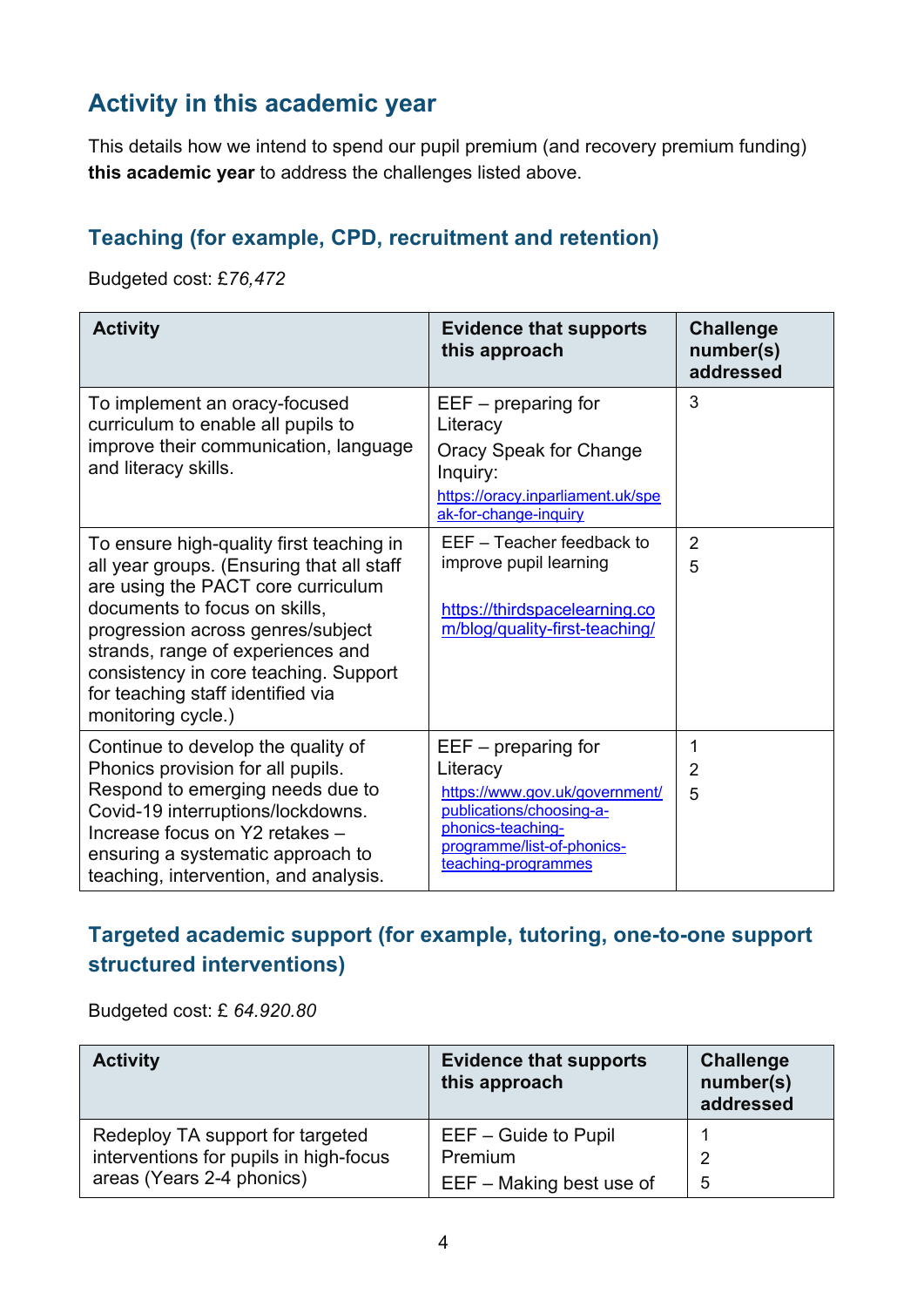|                                                                                                                     | teaching assistants                                                                    |   |
|---------------------------------------------------------------------------------------------------------------------|----------------------------------------------------------------------------------------|---|
| Redeploy TA support for targeted<br>interventions for pupils in high-focus<br>areas (Years 3-5 reading and writing) | $EEF - Guide to Pupil$<br>Premium<br>$EEF - Making best use of$<br>teaching assistants | 5 |

#### **Wider strategies (for example, related to attendance, behaviour, wellbeing)**

Budgeted cost: £46,979.37

| <b>Activity</b>                                                                                                                                                                                                                                                                                                                                                                                             | <b>Evidence that supports</b><br>this approach                                   | <b>Challenge</b><br>number(s)<br>addressed |
|-------------------------------------------------------------------------------------------------------------------------------------------------------------------------------------------------------------------------------------------------------------------------------------------------------------------------------------------------------------------------------------------------------------|----------------------------------------------------------------------------------|--------------------------------------------|
| Raise the profile of reading across<br>school via reading incentives, home<br>reading journals, competitions, use of<br>school library and whole-class quality<br>texts.                                                                                                                                                                                                                                    | EEF – preparing for Literacy<br>EEF - Reading<br><b>Comprehension strategies</b> | 1<br>$\overline{2}$<br>5                   |
| Development of pastoral provision to<br>incorporate<br>activities/support/workshops during<br>lunchtimes. Use of pastoral staff<br>(learning mentor x1, part-time TA) to<br>ensure regular access to mentoring,<br>physical intervention breaks.<br>Targeted support from the in-school<br>pastoral team and nurture<br>group/inclusion team on identified<br>needs from the learning behaviours<br>matrix. | EEF - Improving behaviour<br>in schools                                          | $\overline{4}$                             |
| Improve the attendance and<br>punctuality of PP children across<br>school. Trust Pastoral Lead to focus on<br>those PP children where attendance is<br>a specific concern. First day response<br>and home visits where appropriate.<br>Attendance rewards and prizes<br>embedded.                                                                                                                           | EEF - Working with parents<br>to support learning                                | 3                                          |

#### **Total budgeted cost: £ 192,787.00**